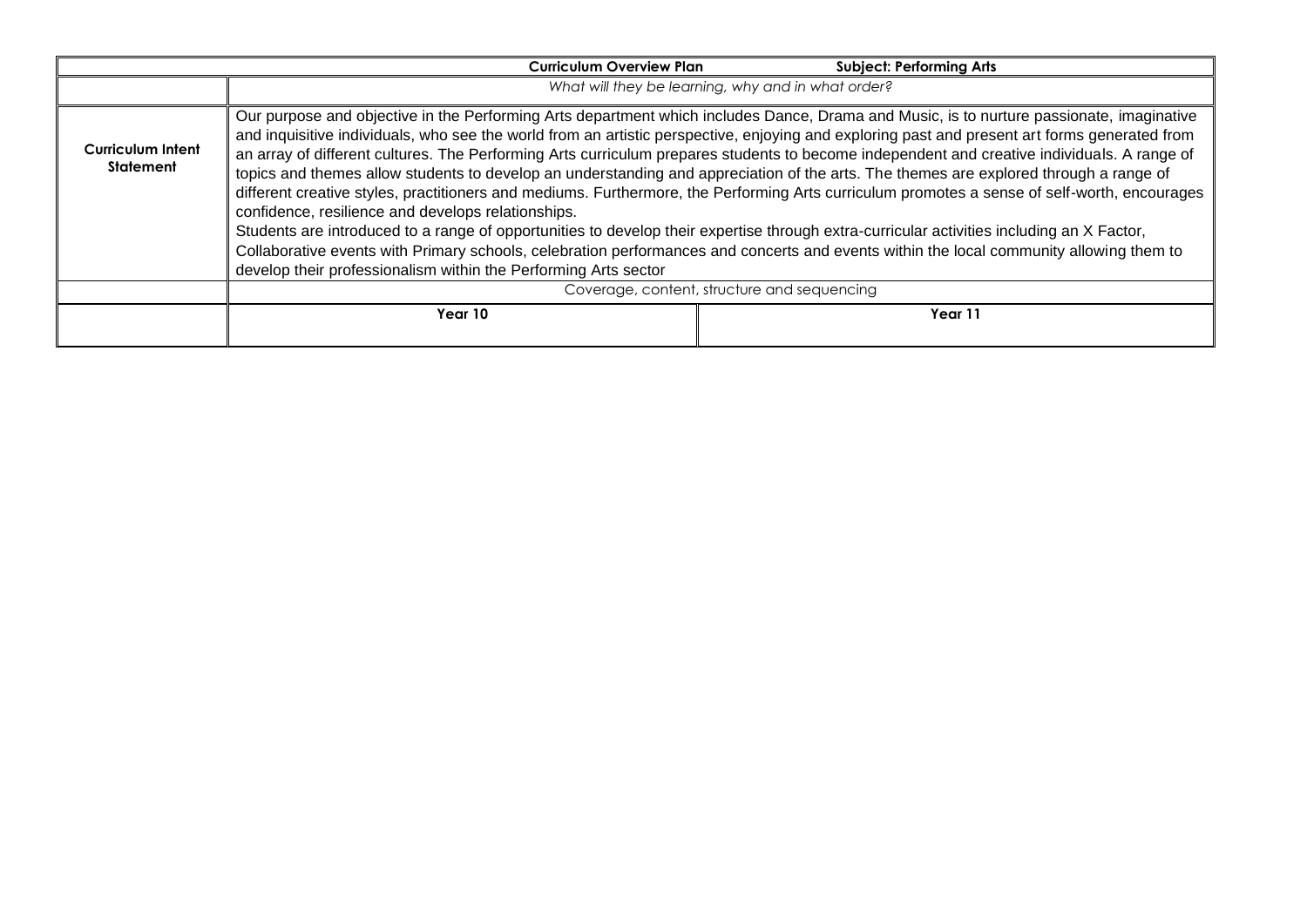| <b>Expert Students</b>                             | <b>GCSE Dance (Year 1)</b>                                                                                                                                                         | <b>GCSE Dance (Year 2)</b>                                                                                                                                |
|----------------------------------------------------|------------------------------------------------------------------------------------------------------------------------------------------------------------------------------------|-----------------------------------------------------------------------------------------------------------------------------------------------------------|
| Key Learning/<br>knowledge<br>and skills including | To examine Skills for Performance and Appreciation<br>including:                                                                                                                   | To examine Skills for Choreography and Appreciation including:                                                                                            |
| local context                                      | 1) SKILLS FOR PERFORMANCE- KNOWLEDGE,<br>UNDERSTANDING AND SKILLS FOR PERFORMANCE                                                                                                  | 1) CHOREOGRAPHY SKILLS - KNOWLEDGE, UNDERSTANDING<br>AND SKILLS FOR CHOREOGRAPHY:                                                                         |
|                                                    | PHYSICAL SKILLS AND ATTRIBUTES<br>Posture, Alignment, Balance, Coordination, Control, Flexibility,                                                                                 | <b>PROCESS</b><br>Research, Improvisation, Generate, Selection, Development,<br>Structuring, Refining and synthesising                                    |
|                                                    | Mobility, Strength, Stamina, Extension, Isolation                                                                                                                                  | <b>CHOREOGRAPHIC DEVICES</b><br>Motif and development, Repetition, Contrast, Highlights, Climax                                                           |
|                                                    | <b>TECHNICAL SKILLS</b><br>Action content, Dynamics, Spatial content, Rhythmic content,<br>Timing content, Movement in a stylistically accurate way                                | Manipulation of number, Unison and canon                                                                                                                  |
|                                                    | <b>MENTAL SKILLS AND ATTRIBUTES (During performance)</b>                                                                                                                           | <b>STRUCTURING DEVICES AND FORM</b>                                                                                                                       |
|                                                    | Commitment, Concentration, Confidence, Movement memory                                                                                                                             | <b>PERFORMANCE ENVIRONMENTS</b>                                                                                                                           |
|                                                    | <b>EXPRESSIVE SKILLS</b><br>Projection, Focus, Spatial awareness, Phrasing, Facial<br>expression, Musicality, Sensitivity to other dancers,                                        | <b>ACTION CONTENT</b><br>Travel, Turn, Elevation, Gesture, Stillness, Use of body parts, Floorwork,<br>Transfer of weight                                 |
|                                                    | Communication of choreographic intent                                                                                                                                              | <b>DYNAMIC CONTENT</b>                                                                                                                                    |
|                                                    | <b>SAFE WORKING PRACTICES</b><br>Safe execution.                                                                                                                                   | <b>SPATIAL CONTENT</b>                                                                                                                                    |
|                                                    | Warming up, Cooling down, Nutrition, Hydration                                                                                                                                     | Pathways, Changes in level, Size of movement, Patterns, Directions,<br>Spatial design                                                                     |
|                                                    | <b>MENTAL SKILLS AND ATTRIBUTES (Process)</b><br>Systematic repetition, Mental rehearsal, Rehearsal discipline,<br>Planning a rehearsal, Response to feedback, Capacity to improve | <b>RELATIONSHIP CONTENT</b><br>Lead and follow, Mirroring, Action & reaction, Accumulation,<br>Complement and contrast, Counterpoint, Contact, Formations |
|                                                    | 2) APPRECIATION SKILLS -                                                                                                                                                           | <b>AURAL SETTING</b>                                                                                                                                      |
|                                                    | KNOWLEDGE AND UNDERSTANDING OF CRITICAL<br><b>APPRECIATION OF THEIR OWN WORK</b>                                                                                                   | <b>COMMUNICATION OF CHOREOGRAPHIC INTENT</b><br>Moods, Meanings, Ideas, Themes, Style/style fusion                                                        |
|                                                    | The meaning of relevant performance terminology<br>The contribution of performance skills to the audience's<br>understanding of a dance                                            | <b>2) APPRECIATION SKILLS</b>                                                                                                                             |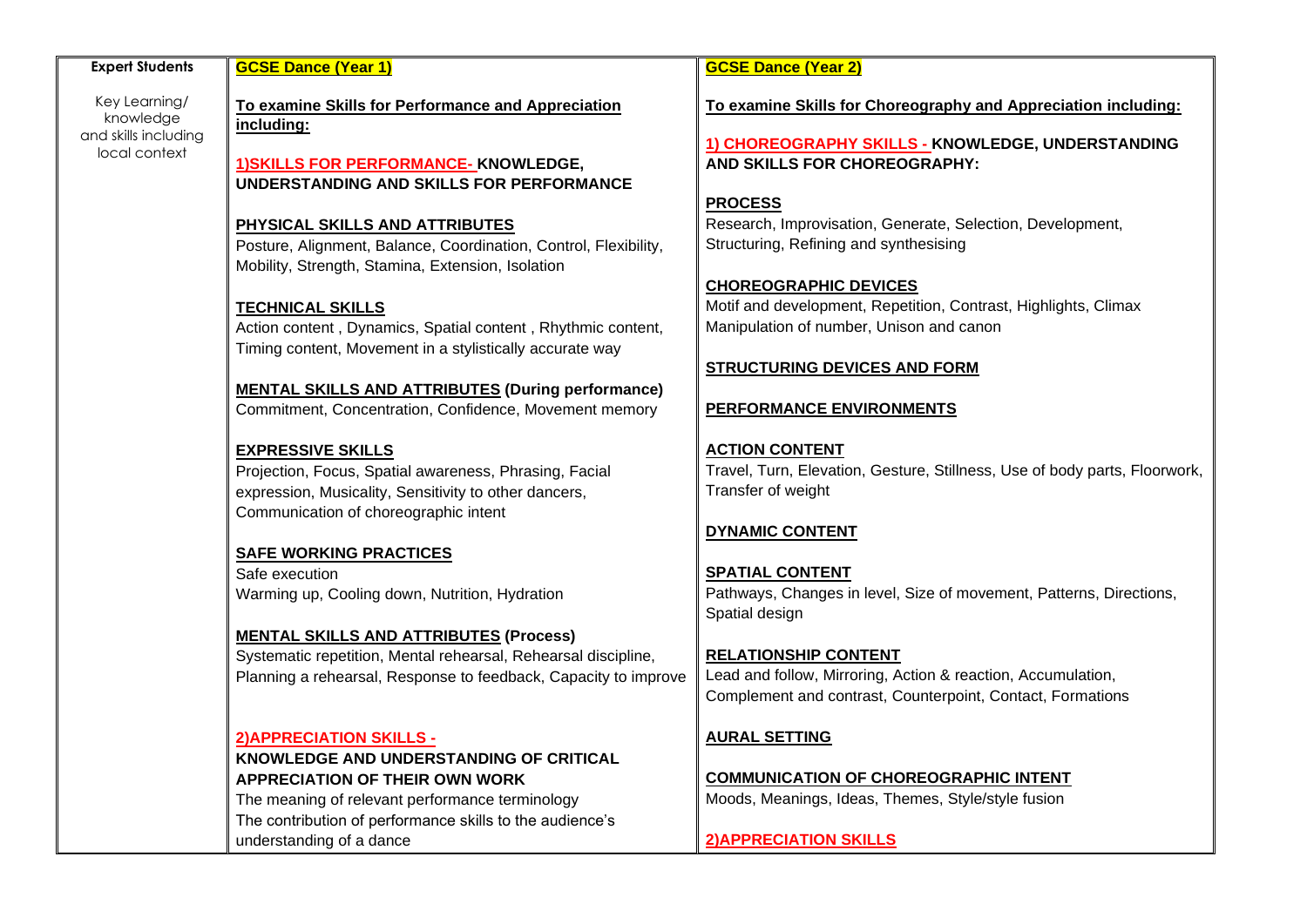| The meaning of relevant choreography terminology<br>The contribution of choreography skills to the audience's<br>understanding of a dance                                                                                                                                                                     | KNOWLEDGE AND UNDERSTANDING OF CRITICAL<br><b>APPRECIATION OF THEIR OWN WORK</b><br>The meaning of relevant performance terminology<br>The contribution of performance skills to the audience's understanding of<br>a dance<br>The meaning of relevant choreography terminology<br>The contribution of choreography skills to the audience's understanding<br>of a dance<br>KNOWLEDGE AND UNDERSTANDING OF CRITICAL<br>APPRECIATION OF PROFESSIONAL DANCE WORKS<br>Choreographer's approach to the development of the work<br>Features of production including, staging, lighting, properties (Props),<br>costume, dancers, aural settings and dance for camera<br>Choreographic intent including mood, meaning, ideas, theme, style.<br>Choreographic content including movement content, structuring devices<br>and form and choreographic devices |
|---------------------------------------------------------------------------------------------------------------------------------------------------------------------------------------------------------------------------------------------------------------------------------------------------------------|------------------------------------------------------------------------------------------------------------------------------------------------------------------------------------------------------------------------------------------------------------------------------------------------------------------------------------------------------------------------------------------------------------------------------------------------------------------------------------------------------------------------------------------------------------------------------------------------------------------------------------------------------------------------------------------------------------------------------------------------------------------------------------------------------------------------------------------------------|
| <b>GCSE Music Year 1</b><br>The Eduqas specification encourages an integrated approach to<br>the three distinct disciplines of performing, composing and<br>appraising through four interrelated areas of study.<br><b>1) SKILLS FOR PERFORMANCE- KNOWLEDGE,</b><br>UNDERSTANDING AND SKILLS FOR PERFORMANCE: | <b>GCSE Music Year 2</b><br>1) SKILLS FOR PERFORMANCE-KNOWLEDGE, UNDERSTANDING<br><b>AND SKILLS FOR PERFORMANCE:</b><br><b>Expression and Interpretation</b><br>Performing within a given style<br>Communication and maintaining audience interest throughout                                                                                                                                                                                                                                                                                                                                                                                                                                                                                                                                                                                        |
| <b>Technical control</b><br>Developing the correct instrumental techniques and<br>intonation where appropriate<br>Using sonority control and the use of contrast<br>Controlled projection<br>Appropriate pace and fluency<br>$\bullet$                                                                        | a performance<br>Communicating and interacting with other performers to create<br>a well-balanced performance<br>The effective use of dynamics<br>Developing stylistic awareness<br>Performing with empathy (in ensemble playing)                                                                                                                                                                                                                                                                                                                                                                                                                                                                                                                                                                                                                    |
| <b>Accuracy of rhythm and pitch</b><br>Accuracy of pitch and rhythm<br>Developing techniques for more control of accuracy<br>Appropriate tempo and maintaining it<br>$\bullet$                                                                                                                                | 2) SKILLS FOR COMPOSITION - KNOWLEDGE, UNDERSTANDING<br>AND SKILLS FOR COMPOSITION:<br><b>Structure and stylistic coherence</b>                                                                                                                                                                                                                                                                                                                                                                                                                                                                                                                                                                                                                                                                                                                      |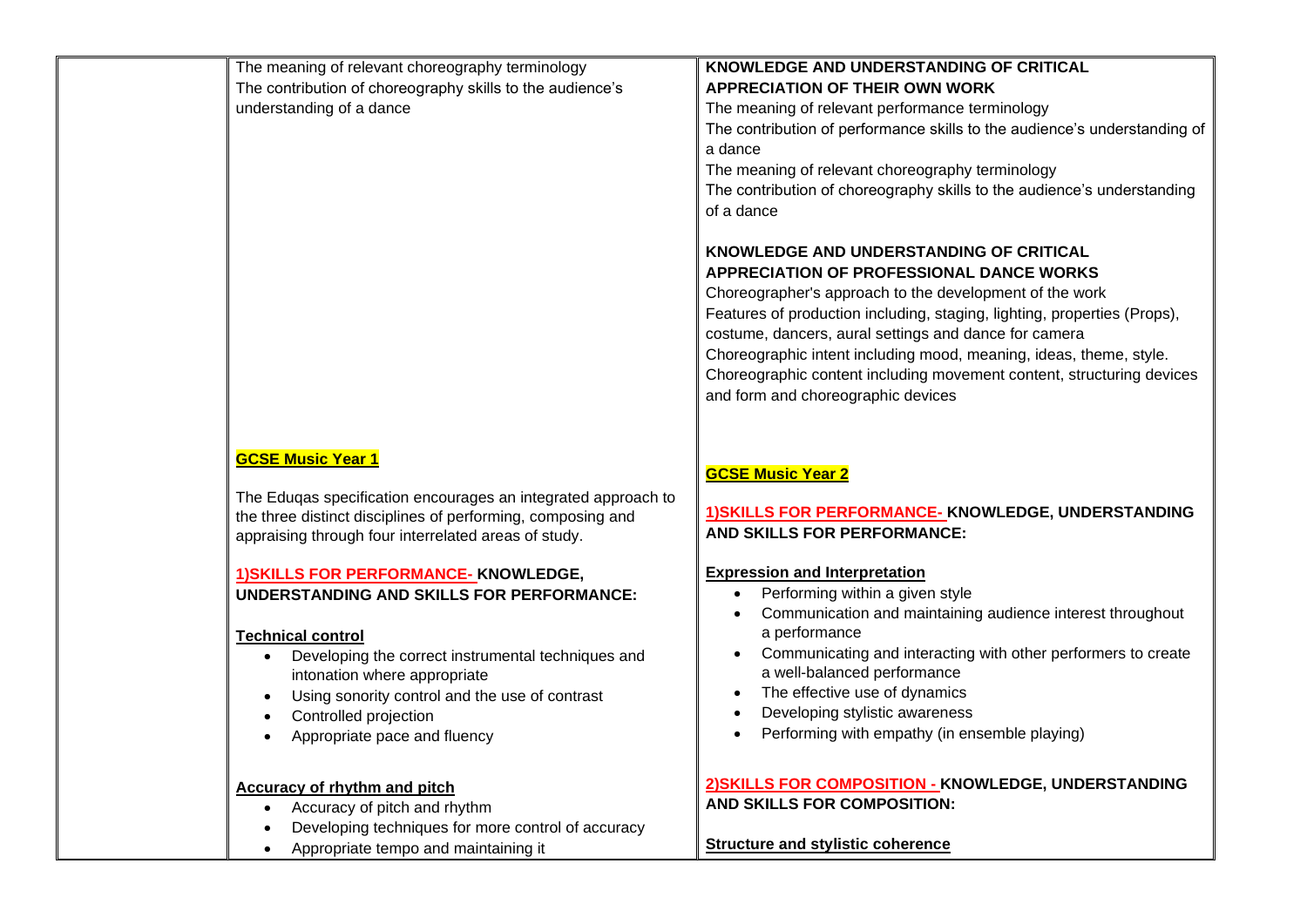| Using performance directions to improve communication                                                                                                                                                                                                | Organising music with the intention of presenting musical ideas                                                                             |
|------------------------------------------------------------------------------------------------------------------------------------------------------------------------------------------------------------------------------------------------------|---------------------------------------------------------------------------------------------------------------------------------------------|
| 2) SKILLS FOR COMPOSITION - KNOWLEDGE,<br>UNDERSTANDING AND SKILLS FOR COMPOSITION:                                                                                                                                                                  | effectively.<br>Developing style and character using the elements of music.<br>Responding to a brief effectively to create a well-rounded   |
| Creativity and the development of musical ideas                                                                                                                                                                                                      | piece.<br>Creating a fully coherent and highly effective composition.                                                                       |
| Creating initial ideas that are highly effective and<br>provide the development of the music.<br>Developing content skilfully and effectively.<br>$\bullet$<br>Creating contrasts of colours, tone and moods                                         | 3) APPRECIATION SKILLS - KNOWLEDGE, UNDERSTANDING AND<br><b>SKILLS FOR APPRAISING:</b>                                                      |
| <b>Technical control of musical elements and resources</b>                                                                                                                                                                                           | <b>Musical Contexts</b><br>Studying how music is created, developed and performed in<br>different social, historical and cultural contexts. |
| Choosing instruments and technology effectively where<br>$\bullet$<br>appropriate<br>Using the elements of music carefully yet creatively to<br>achieve intended effects                                                                             | <b>Musical Language</b>                                                                                                                     |
| Skilfully controlling resources, including technology.                                                                                                                                                                                               | Reading and writing key signatures to four sharps and flats<br>Musical vocabulary related to areas of study                                 |
| 3) APPRECIATION SKILLS - KNOWLEDGE, UNDERSTANDING<br>AND SKILLS FOR APPRAISING:                                                                                                                                                                      |                                                                                                                                             |
| The use of musical elements will form the basis of all music<br>teaching at this and other levels. These include:<br>melody<br>$\bullet$<br>harmony<br>tonality<br>form and structure<br>dynamics<br>sonority<br>texture<br>tempo<br>rhythm<br>Metre |                                                                                                                                             |
| <b>Musical Contexts</b>                                                                                                                                                                                                                              |                                                                                                                                             |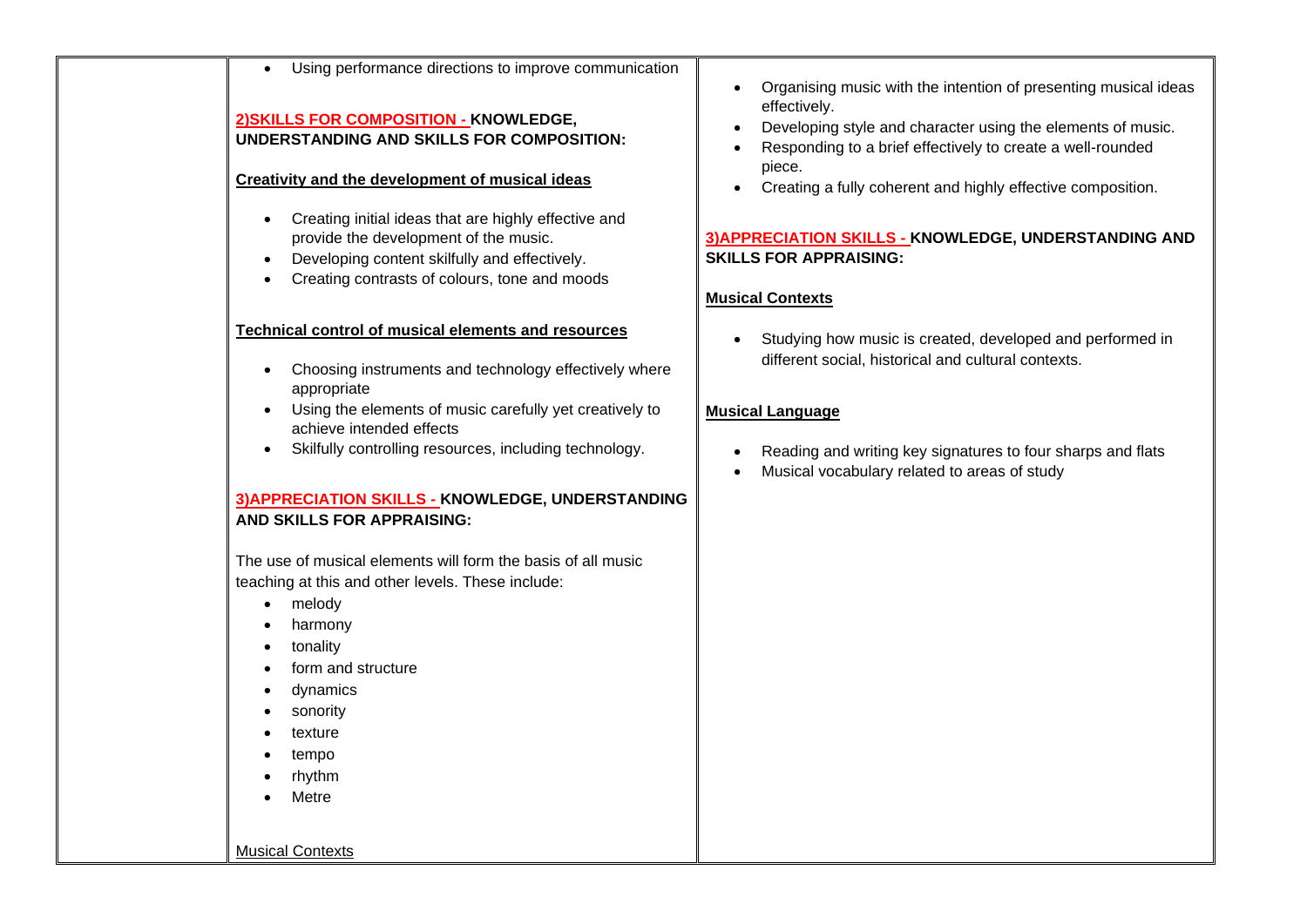| Understanding the purpose and intention of composers,<br>$\bullet$<br>performers and those who commission music.<br>Looking at the effect of the occasion, audience and<br>choice of venue on the way music is composed and<br>performed.<br>Musical Language                                                                                                                                                                                                                       |                                                                                                                                                                                                                                                                                                                                                                                                                                                                            |
|-------------------------------------------------------------------------------------------------------------------------------------------------------------------------------------------------------------------------------------------------------------------------------------------------------------------------------------------------------------------------------------------------------------------------------------------------------------------------------------|----------------------------------------------------------------------------------------------------------------------------------------------------------------------------------------------------------------------------------------------------------------------------------------------------------------------------------------------------------------------------------------------------------------------------------------------------------------------------|
| Reading and writing treble and bass clef staff notation in<br>$\bullet$<br>simple time.<br>Reading treble and bass clef staff notation in compound<br>time.<br>Roman numerals for chords I, ii, iii, IV, V and vi in a major<br>$\bullet$<br>key.<br>Contemporary chord symbols for chords within a major<br>$\bullet$<br>key e.g. C, Dm, Em, F G(7) and Am.                                                                                                                        |                                                                                                                                                                                                                                                                                                                                                                                                                                                                            |
| <b>GCSE Drama Year 1</b><br>Knowledge and Understanding - Skills for Performance<br>Characteristics of performance text(s) and dramatic<br>$\bullet$<br>work(s)<br>Social, cultural and historical contexts<br>How meaning is interpreted and communicated<br>Drama and theatre terminology and how to use it<br>appropriately<br>The roles and responsibilities of theatre makers in<br>contemporary professional practice                                                         | <b>GCSE Drama Year 2</b><br>Knowledge and Understanding - Skills for Performance<br><b>Area of study - Set Play</b><br>Students will study and explore practically one set play chosen from a<br>list provided by AQA<br>Study will be targeted at:<br>developing knowledge and understanding (as described in<br>Knowledge and understanding) of the characteristics and<br>context of the whole play<br>exploring ideas for how the play may be interpreted practically. |
| <b>Creating Devised Drama</b><br>Students will learn how to create and develop ideas to<br>communicate meaning in a devised theatrical performance,<br>collaborating in groups, developing ideas through workshops and<br>responding to a stimulus.<br>Students will draw on and demonstrate a practical understanding<br>of the subject content listed in Knowledge and understanding.<br>Students must develop their ability to:<br>carry out research<br>develop their own ideas | Exploration of design elements, theatre style, techniques and<br>genre<br>Page to stage enquiry, making links between practical and<br>theory to support understanding and develop exam technique<br><b>Texts in Practice - Practical Assessment</b><br>Each student must choose to be assessed as a:<br>performer                                                                                                                                                         |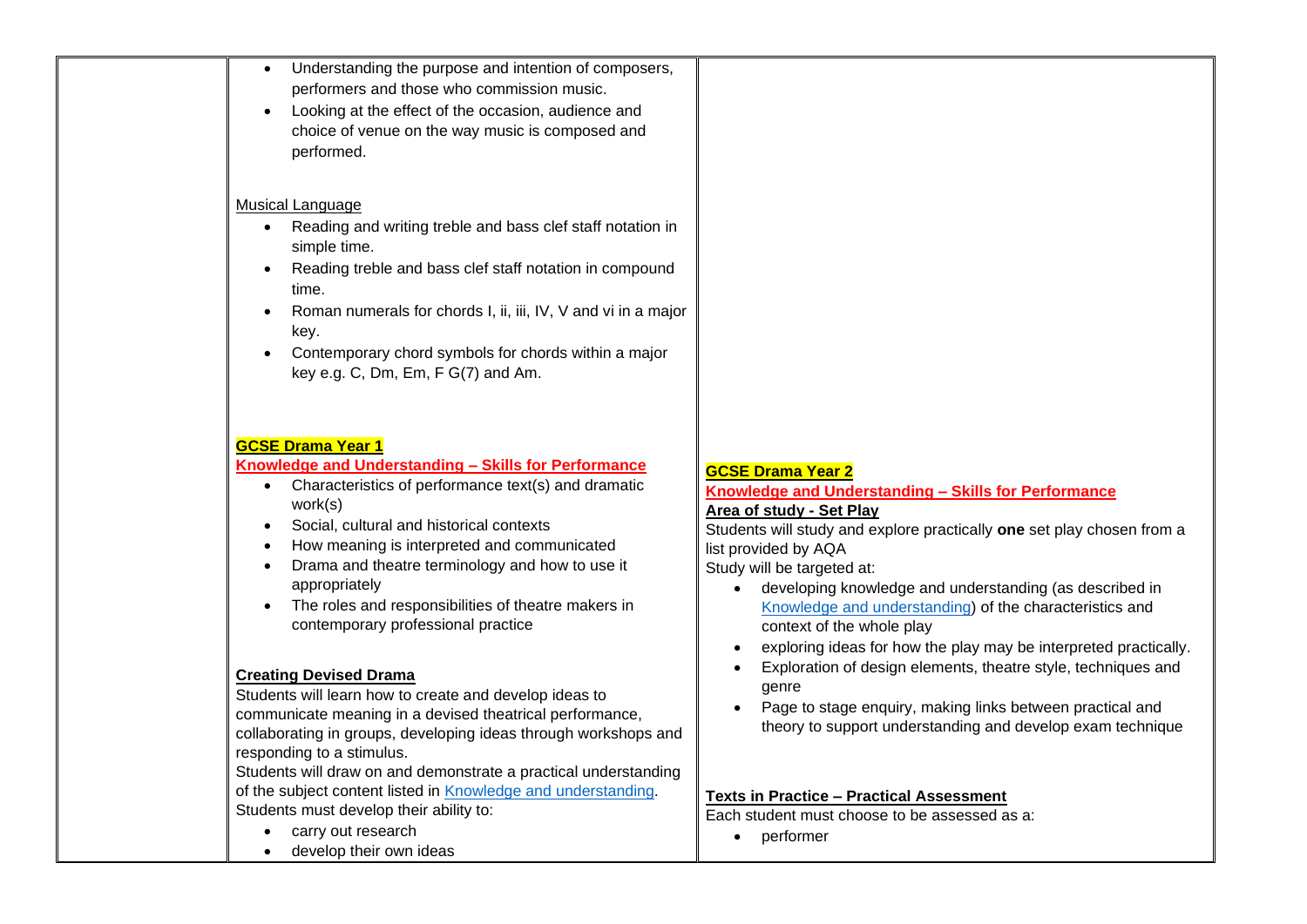| collaborate with others<br>Develop vocal and physical skills through practical<br>workshops<br>rehearse, refine and amend their work in progress<br>analyse and evaluate their own process of creating<br>devised drama.<br>For assessment, students will produce an individual Devising log<br>documenting their devising process and an analysis and<br>evaluation of their contribution.                              | Students will learn how to contribute to text-based drama in a live<br>theatre context for an audience.<br>Students will draw on and demonstrate a practical understanding of the<br>subject content listed in Knowledge and understanding.<br>They will develop their ability to:<br>interpret texts<br>create and communicate meaning<br>realise artistic intention in text-based drama.                                          |
|--------------------------------------------------------------------------------------------------------------------------------------------------------------------------------------------------------------------------------------------------------------------------------------------------------------------------------------------------------------------------------------------------------------------------|-------------------------------------------------------------------------------------------------------------------------------------------------------------------------------------------------------------------------------------------------------------------------------------------------------------------------------------------------------------------------------------------------------------------------------------|
| <b>Performing Devised Drama</b><br>Students will learn how to contribute to devised drama in a live<br>theatre context for an audience.<br>Students must draw on and demonstrate a practical<br>understanding of the subject content listed in <b>Knowledge and</b>                                                                                                                                                      | For assessment, students will perform two contrasting extracts from one<br>play which contrasts to the set play studied in Component 1<br><b>APPRECIATION SKILLS - KNOWLEDGE, UNDERSTANDING AND</b><br><b>SKILLS FOR APPRAISING:</b>                                                                                                                                                                                                |
| understanding.<br>They must develop their ability to:<br>create and communicate meaning<br>realise artistic intention in devised drama.<br>For assessment, students must perform a devised duologue or<br>group piece.                                                                                                                                                                                                   | <b>Live Theatre visit</b><br>To support understanding of set text a theatre trip or streaming of live<br>theatre will provide learners with an opportunity to deepen their<br>knowledge on character and relationships within a play.<br>- possible cross curricular links with English if Blood Brothers is studied<br>in both subjects – again widening their knowledge and supporting<br>understanding, increasing exam success. |
| <b>APPRECIATION SKILLS - KNOWLEDGE, UNDERSTANDING</b><br><b>AND SKILLS FOR APPRAISING:</b><br>Students are required to experience live performance - in which<br>they are a member of the audience in the same performance<br>space as the performers. Therefore, a visit to the theatre is<br>required to provide an opportunity to see professional works<br>which they can experience, enjoy and critique.            | <b>Professional Actor meet and Greet</b><br>-performance workshop and interview. An opportunity for learners to<br>meet and work with a professional actor and interview them to support<br>their studies. Questions linking to performance and professional<br>theatre as well as knowledge on set text and possible careers within<br>the Arts.                                                                                   |
| <b>Live Theatre Production</b><br>Students will learn how to analyse and evaluate the work of live<br>theatre makers (performers and/or designers). Students should<br>aim to understand productions in terms of the relevant content<br>listed in Knowledge and understanding and in addition consider:<br>how the play has been interpreted in the production seen<br>and what messages the company might be trying to |                                                                                                                                                                                                                                                                                                                                                                                                                                     |

communicate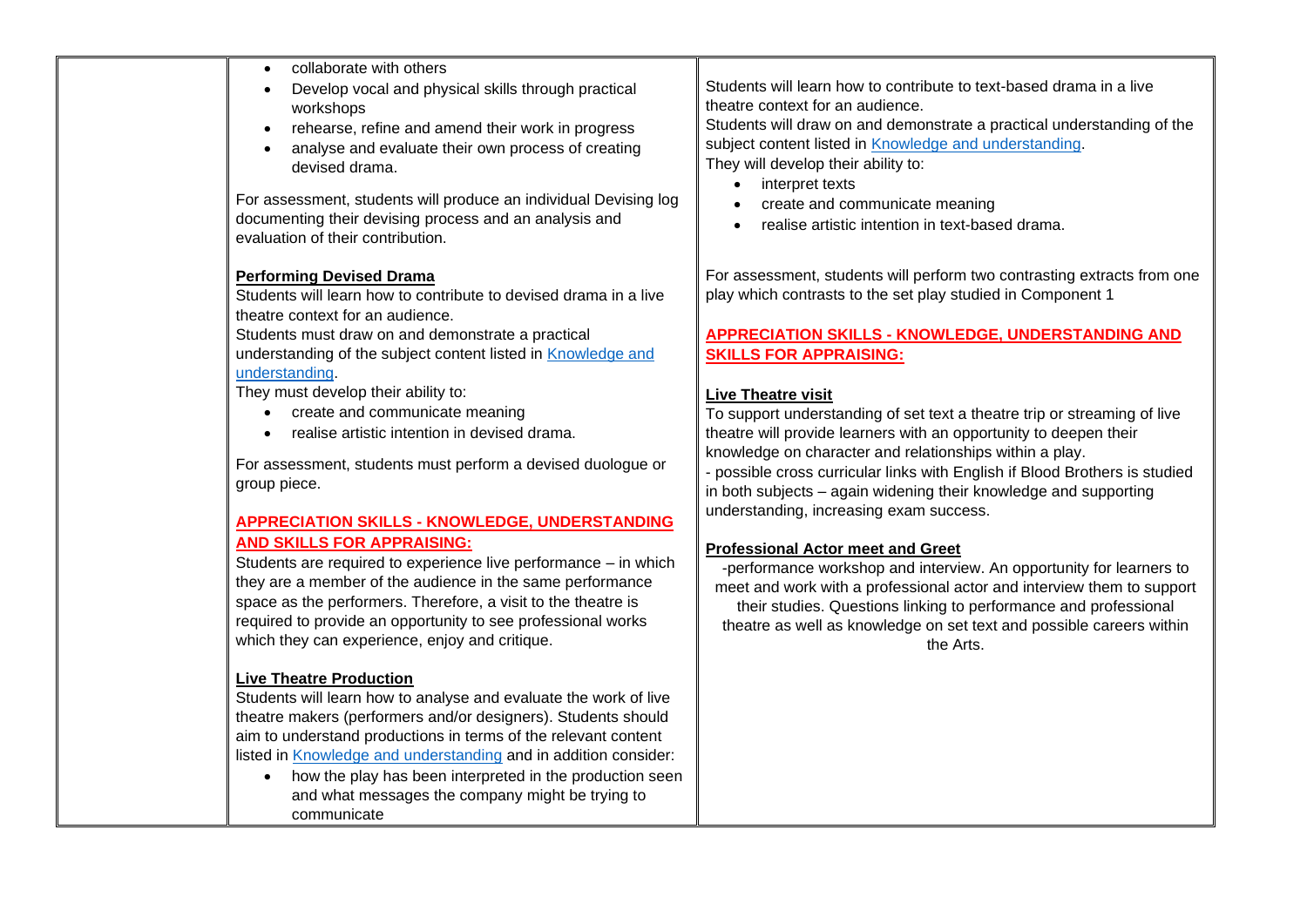| the skills demonstrated by the performers and how<br>successfully meaning was communicated to the audience<br>by the performers<br>the design skills demonstrated in the production and how<br>successfully meaning was communicated to the audience<br>through design.                                                                                                                                                      |  |
|------------------------------------------------------------------------------------------------------------------------------------------------------------------------------------------------------------------------------------------------------------------------------------------------------------------------------------------------------------------------------------------------------------------------------|--|
| To aid their analysis students should carry out background<br>research into the production. They may read the play and reviews<br>of the production and should develop an understanding of:<br>the plot and characters<br>$\bullet$<br>specific features or hallmarks of the style/genre of the<br>production<br>the context of the play/production.<br>plays<br>physical theatre<br>theatre in education<br>musical theatre |  |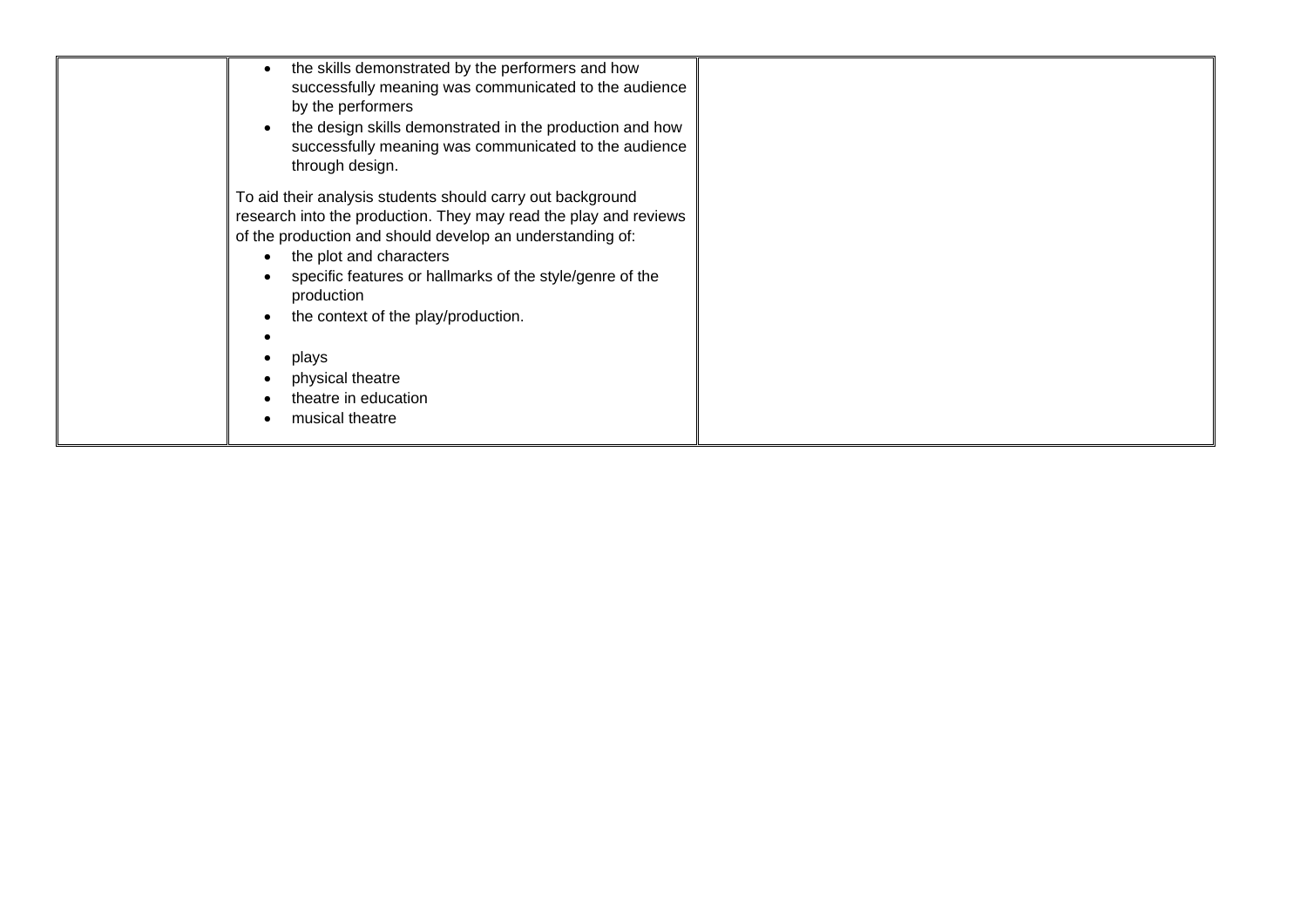| Assessment                                     | <b>Assessment:</b>                                                                                                                                                                                                                                                                                                                                                                                                                                                                                                                                                                                                                                                                                                                                                                                                                                                                   | <b>Assessment:</b>                                                                                                                                                                                                                                                                                                                                                                                                                                                                                                                                                                                                                                                                                                                                                                                                                                 |
|------------------------------------------------|--------------------------------------------------------------------------------------------------------------------------------------------------------------------------------------------------------------------------------------------------------------------------------------------------------------------------------------------------------------------------------------------------------------------------------------------------------------------------------------------------------------------------------------------------------------------------------------------------------------------------------------------------------------------------------------------------------------------------------------------------------------------------------------------------------------------------------------------------------------------------------------|----------------------------------------------------------------------------------------------------------------------------------------------------------------------------------------------------------------------------------------------------------------------------------------------------------------------------------------------------------------------------------------------------------------------------------------------------------------------------------------------------------------------------------------------------------------------------------------------------------------------------------------------------------------------------------------------------------------------------------------------------------------------------------------------------------------------------------------------------|
|                                                | <b>Demonstrate and Connect</b>                                                                                                                                                                                                                                                                                                                                                                                                                                                                                                                                                                                                                                                                                                                                                                                                                                                       | <b>Demonstrate and Connect</b>                                                                                                                                                                                                                                                                                                                                                                                                                                                                                                                                                                                                                                                                                                                                                                                                                     |
| How will you assess the<br>impact of teaching? | <b>Practical Lessons</b>                                                                                                                                                                                                                                                                                                                                                                                                                                                                                                                                                                                                                                                                                                                                                                                                                                                             | <b>Practical Lessons</b>                                                                                                                                                                                                                                                                                                                                                                                                                                                                                                                                                                                                                                                                                                                                                                                                                           |
|                                                | Time will be allocated over a sequence of lessons/work to<br>allow learners opportunities to progress along the rubric.<br>Opportunities will take place at the end of lessons to<br>demonstrate progress and the opportunities then given at<br>the beginning of the following lesson to reflect and<br>improve<br>All staff use a 'demonstrate markbook' to identify<br>attainment of skills in practical lessons. Work is marked<br>then ragged red / amber / green to show learners<br>understanding<br>The demonstrate task would look at what they have<br>completed within the lesson. This could be verbally or                                                                                                                                                                                                                                                              | Time will be allocated over a sequence of lessons/work to allow<br>learners opportunities to progress along the rubric. Opportunities<br>will take place at the end of lessons to demonstrate progress<br>and the opportunities then given at the beginning of the following<br>lesson to reflect and improve<br>All staff use a 'demonstrate markbook to identify attainment of<br>skills in practical lessons. Work is marked then ragged red /<br>amber / green to show learners understanding<br>The demonstrate task would look at what they have completed<br>within the lesson. This could be verbally or more likely<br>demonstrated through performance. The connect activity the<br>following week would work on this as a starting point to develop                                                                                     |
|                                                | more likely demonstrated through performance. The<br>connect activity the following week would work on this as<br>a starting point to develop where appropriate.                                                                                                                                                                                                                                                                                                                                                                                                                                                                                                                                                                                                                                                                                                                     | where appropriate.<br><b>Theory Lessons</b>                                                                                                                                                                                                                                                                                                                                                                                                                                                                                                                                                                                                                                                                                                                                                                                                        |
|                                                | <b>Theory Lessons</b><br>Opportunities will be timely and planned for and learners<br>will be given sufficient time to reflect upon or improve<br>their work at the beginning of lessons. Questioning based<br>on work covered in previous lesson is used as a strategy<br>to connect<br>At KS4 Music, the skills would be demonstrated through a<br>listening activity. For example, we may focus on a<br>particular element of music during the lesson and the<br>demonstrate task would consist of a listening question<br>using this element of music. The connect activity at the<br>start of the next lesson would consist of the use of a<br>video to develop the learning and then another attempt at<br>the question. Alternatively, guidance would be given<br>based on the RAG with links to more help.<br>Demonstrate/connect activities will take place most<br>lessons | Opportunities will be timely and planned for and learners will be<br>given sufficient time to reflect upon or improve their work at the<br>beginning of lessons. Questioning based on work covered in<br>previous lesson is used as a strategy to connect<br>At KS4 Music, the skills would be demonstrated through a<br>listening activity. For example, we may focus on a particular<br>element of music during the lesson and the demonstrate task<br>would consist of a listening question using this element of music.<br>The connect activity at the start of the next lesson would consist<br>of the use of a video to develop the learning and then another<br>attempt at the question. Alternatively, guidance would be given<br>based on the RAG with links to more help.<br>Demonstrate/connect activities will take place most lessons |
|                                                | <b>Self and Peer Assessment and Critique</b>                                                                                                                                                                                                                                                                                                                                                                                                                                                                                                                                                                                                                                                                                                                                                                                                                                         | <b>Self and Peer Assessment and Critique</b>                                                                                                                                                                                                                                                                                                                                                                                                                                                                                                                                                                                                                                                                                                                                                                                                       |
|                                                | <b>Practical Lessons</b>                                                                                                                                                                                                                                                                                                                                                                                                                                                                                                                                                                                                                                                                                                                                                                                                                                                             | <b>Practical Lessons</b>                                                                                                                                                                                                                                                                                                                                                                                                                                                                                                                                                                                                                                                                                                                                                                                                                           |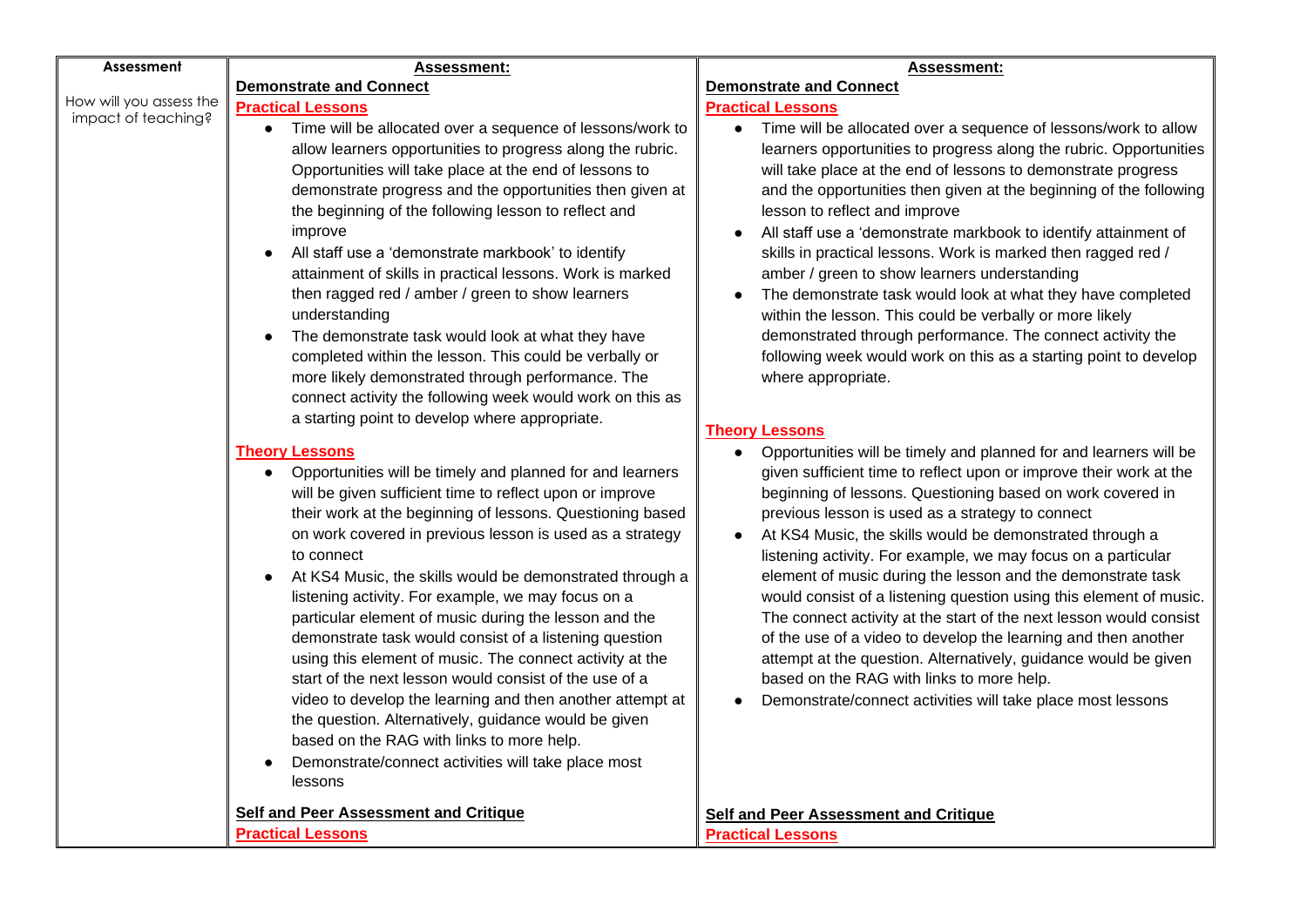| Peer and self assessment is mostly facilitated via the<br>rubric<br>Learners will be encouraged to use subject specific<br>terminology during discussions<br>Learners are encouraged to successfully articulate where<br>they are now against the rubric and what they must do<br>specifically to improve and achieve the higher criteria<br>Activities may include initialling the rubric or verbally<br>discussing current attainment and next steps<br>All students are encouraged to give Skilled feedback to<br>self (informed critique) They will know how to improve<br>and will routinely reflect. Excellent questioning of<br>themselves is encouraged                                                                                                                                                                                                                                          | Peer and self assessment is mostly facilitated via the rubric<br>Learners will be encouraged to use subject specific terminology<br>during discussions<br>Learners are encouraged to successfully articulate where they<br>are now against the rubric and what they must do specifically to<br>improve and achieve the higher criteria<br>Activities may include initialling the rubric or verbally discussing<br>current attainment and next steps<br>All students are encouraged to give Skilled feedback to self<br>(informed critique) They will know how to improve and will<br>routinely reflect. Excellent questioning of themselves is<br>encouraged                                                                                                                                                                                                                             |
|----------------------------------------------------------------------------------------------------------------------------------------------------------------------------------------------------------------------------------------------------------------------------------------------------------------------------------------------------------------------------------------------------------------------------------------------------------------------------------------------------------------------------------------------------------------------------------------------------------------------------------------------------------------------------------------------------------------------------------------------------------------------------------------------------------------------------------------------------------------------------------------------------------|------------------------------------------------------------------------------------------------------------------------------------------------------------------------------------------------------------------------------------------------------------------------------------------------------------------------------------------------------------------------------------------------------------------------------------------------------------------------------------------------------------------------------------------------------------------------------------------------------------------------------------------------------------------------------------------------------------------------------------------------------------------------------------------------------------------------------------------------------------------------------------------|
|                                                                                                                                                                                                                                                                                                                                                                                                                                                                                                                                                                                                                                                                                                                                                                                                                                                                                                          |                                                                                                                                                                                                                                                                                                                                                                                                                                                                                                                                                                                                                                                                                                                                                                                                                                                                                          |
| <b>Theory Lessons</b><br>Where possible facilitated via the rubric<br>$\bullet$<br>Learners can self/Peer initial the learning they think they<br>have achieved in each lesson and date it<br>KS4 will use the marking criteria to assess each other's<br>work and will give feedback to identify next steps.<br>Self/Peer Assessment of short exam questions will be<br>done in green pen. Learners then have opportunity to<br>correct in green any errors made<br>Learners respond to teacher feedback in greenpen in<br>their logs / research folder and exercise books.<br>For longer answer questions the Self/Peer Assessment<br>Marking Grid will be used, where learners are to identify<br>WWW's/EBI's in own/others work against set criteria.<br>Learner comments should have direct reference to the<br>criteria on the grid.<br>Critique opportunities are given - Kind, helpful, specific | <b>Theory Lessons</b><br>Where possible facilitated via the rubric<br>Learners can self/Peer initial the learning they think they have<br>achieved in each lesson and date it<br>KS4 will use the marking criteria to assess each other's work<br>and will give feedback to identify next steps.<br>Self/Peer Assessment of short exam questions will be done in<br>green pen. Learners then have opportunity to correct in green<br>any errors made<br>Learners respond to teacher feedback in greenpen in their logs /<br>research folder and exercise books.<br>For longer answer questions the Self/Peer Assessment Marking<br>Grid will be used, where learners are to identify WWW's/EBI's in<br>own/others work against set criteria. Learner comments should<br>have direct reference to the criteria on the grid.<br>Critique opportunities are given - Kind, helpful, specific |
| <b>Summative Assessment.</b><br><b>Practical Lessons</b><br>Teachers keep a record of learners progress with a mark<br>$\bullet$<br>book which is ragged as red, amber green. Learners also<br>complete an assessment at the end of each unit of work,<br>presenting practical work to the teacher and class.                                                                                                                                                                                                                                                                                                                                                                                                                                                                                                                                                                                            | <b>Summative Assessment.</b><br><b>Practical Lessons</b><br>Teachers keep a record of learners progress with a mark book<br>which is ragged as red, amber green. Learners also complete an<br>assessment at the end of each unit of work, presenting practical<br>work to the teacher and class.                                                                                                                                                                                                                                                                                                                                                                                                                                                                                                                                                                                         |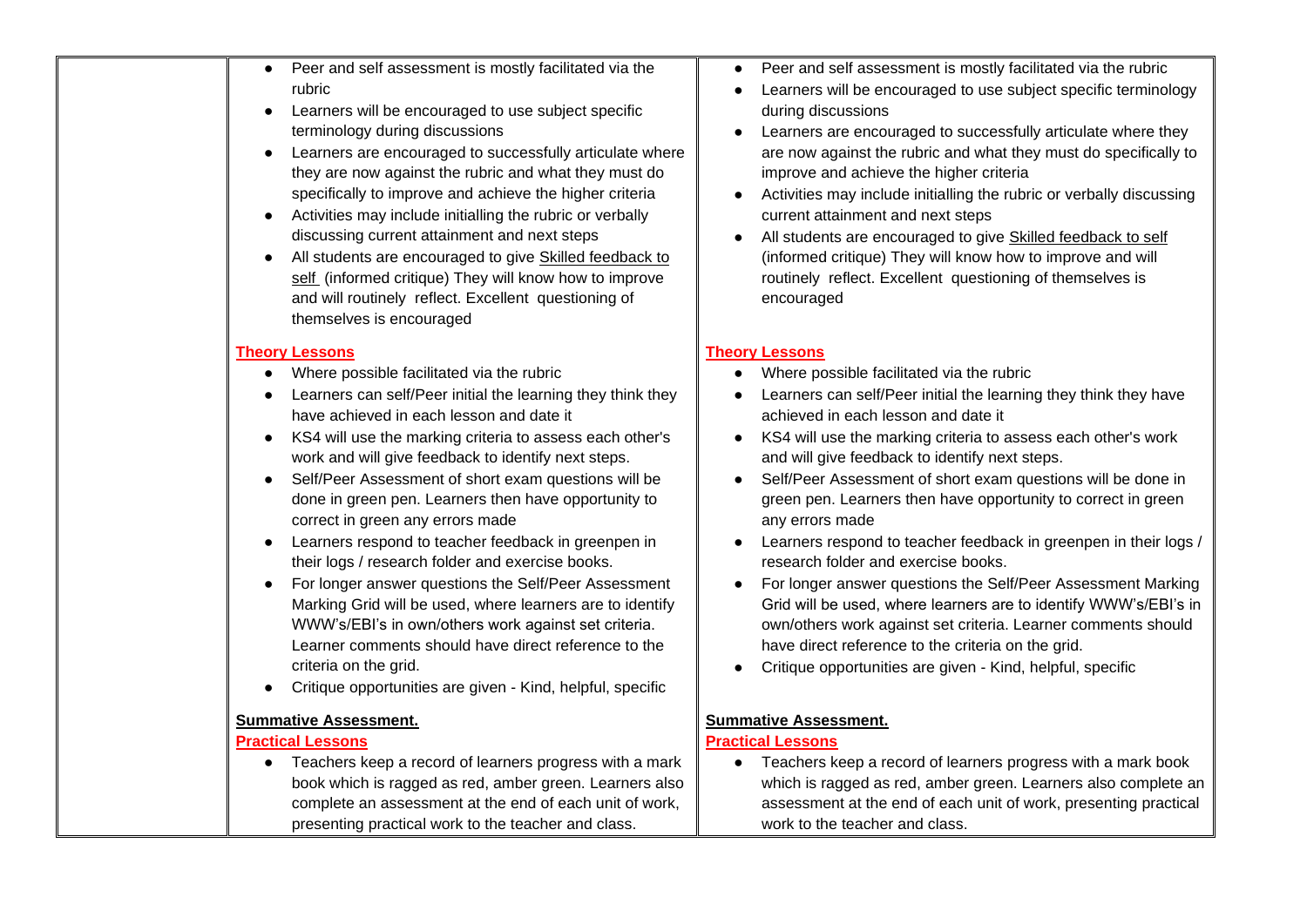| Facilitated via the rubric and IAMs (Internal Assessment<br>$\bullet$<br>Marksheets) Teachers use these as a tool for giving<br>individual feedback to both learners and groups and<br>these also assist with setting targets and next steps                                                                                                                                                                           | Facilitated via the rubric and IAMs (Internal Assessment<br>Marksheets) Teachers use these as a tool for giving individual<br>feedback to both learners and groups and these also assist with<br>setting targets and next steps                                                                                                                                                              |
|------------------------------------------------------------------------------------------------------------------------------------------------------------------------------------------------------------------------------------------------------------------------------------------------------------------------------------------------------------------------------------------------------------------------|----------------------------------------------------------------------------------------------------------------------------------------------------------------------------------------------------------------------------------------------------------------------------------------------------------------------------------------------------------------------------------------------|
| <b>Theory Lessons</b><br>Colour coded Marking (Pink/amber/green) will be used for<br>$\bullet$<br>longer answer questions with additional colours/numbers<br>relating to the EBI's<br>On longer answer questions (specifically in GCSE)<br>$\bullet$<br>questions are marked using mark schemes and<br>specification descriptors so students are aware of exactly<br>how their marks have been awarded<br>Dance - GCSE | <b>Theory Lessons</b><br>Colour coded Marking (Pink/amber/green) will be used for longer<br>answer questions with additional colours/numbers relating to the<br>EBI's<br>On longer answer questions (specifically in GCSE) questions<br>are marked using mark schemes and specification descriptors<br>so students are aware of exactly how their marks have been<br>awarded<br>Dance - GCSE |
| <b>Summative assessment of:</b><br>Performance of set solo phrases<br>Duet/trio/small group/whole class performance<br>Critical appreciation of own work<br>Section A and B of Exam paper                                                                                                                                                                                                                              | Pupils will be assessed on:<br>Performance of set solo phrases<br>Duet/trio/small group/whole class performance<br>Choreography<br>Knowledge and understanding of choreographic processes and<br>performing skills<br>Critical appreciation of own work<br>Critical appreciation of professional works                                                                                       |
| <b>Drama-GCSE</b><br>Internal Assessment - Component 2 - Devising Drama<br>Devising Drama (Practical)<br>Devising Log (Written)<br>Group performances<br>Marked by Teacher and Moderated by AQA<br>Critical appreciation of own work<br>Section B and C of Exam                                                                                                                                                        | <b>Drama-GCSE</b><br>Written Exam - Component 1 - Understanding Drama<br>Knowledge and understanding of drama and theatre<br>Study of one set play from a choice of six<br>Analysis and evaluation of the work of live theatre makers<br>Practical Exam - Component 3 - Texts in Practice (Practical)<br>Scripted extract 1<br>Scripted extract 2                                            |
| <b>Music - GCSE</b><br><b>Summative assessment of:</b><br>Solo performance<br>Ensemble performance<br>Rondo Dance Composition                                                                                                                                                                                                                                                                                          | Monologues of duologues<br>Marked by AQA visiting Examiner<br><b>Music - GCSE</b><br><b>Summative assessment of:</b><br>Solo performance                                                                                                                                                                                                                                                     |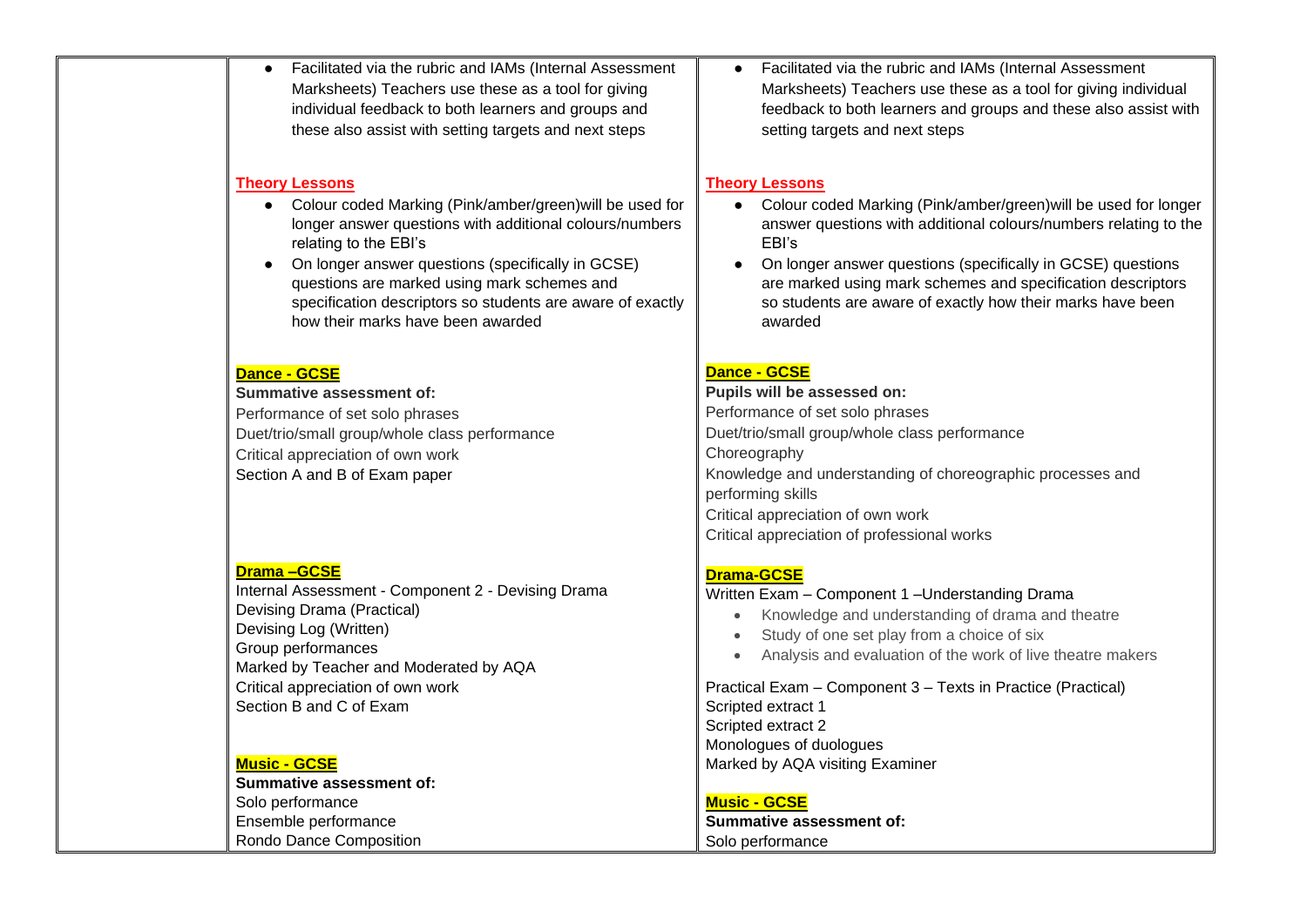|                                                                                                    | Appraisal exam paper Bach Focus                                                                                                                                                                                                                                                                                                                                                                                                                                                                                                                                                                                                                                                                                                                                                                                                                                                                                | Ensemble performance<br>Composing to a brief and free composition<br>Appraisal exam paper Bach and Toto Focus                                                                                                                                                                                                                                                                                                                                                                                                                                                                                                                                                                                                                                                                                                                                                                                                                                                                                                      |
|----------------------------------------------------------------------------------------------------|----------------------------------------------------------------------------------------------------------------------------------------------------------------------------------------------------------------------------------------------------------------------------------------------------------------------------------------------------------------------------------------------------------------------------------------------------------------------------------------------------------------------------------------------------------------------------------------------------------------------------------------------------------------------------------------------------------------------------------------------------------------------------------------------------------------------------------------------------------------------------------------------------------------|--------------------------------------------------------------------------------------------------------------------------------------------------------------------------------------------------------------------------------------------------------------------------------------------------------------------------------------------------------------------------------------------------------------------------------------------------------------------------------------------------------------------------------------------------------------------------------------------------------------------------------------------------------------------------------------------------------------------------------------------------------------------------------------------------------------------------------------------------------------------------------------------------------------------------------------------------------------------------------------------------------------------|
| Confident<br><b>Communicators</b>                                                                  | Tier 2:<br>Word of the week and command words used within lessons                                                                                                                                                                                                                                                                                                                                                                                                                                                                                                                                                                                                                                                                                                                                                                                                                                              | Tier 2:<br>Word of the week and command words used within lessons                                                                                                                                                                                                                                                                                                                                                                                                                                                                                                                                                                                                                                                                                                                                                                                                                                                                                                                                                  |
| Key Tier 2 and 3<br>Vocabulary                                                                     | Tier 3: (Subject Specific Vocabulary)<br>Dance<br><b>AQA   Subject specific vocabulary</b>                                                                                                                                                                                                                                                                                                                                                                                                                                                                                                                                                                                                                                                                                                                                                                                                                     | Tier 3:<br>Dance<br><b>AQA   Subject specific vocabulary</b>                                                                                                                                                                                                                                                                                                                                                                                                                                                                                                                                                                                                                                                                                                                                                                                                                                                                                                                                                       |
|                                                                                                    | Drama<br><b>AQA GCSE DRAMA subject specific vocabulary</b><br>Music<br>Subject specific key words pages 48 - 50                                                                                                                                                                                                                                                                                                                                                                                                                                                                                                                                                                                                                                                                                                                                                                                                | Drama<br><b>AQA GCSE DRAMA Subject Specific Vocabulary</b><br>Music<br>Subject specific key words pages 48 - 50                                                                                                                                                                                                                                                                                                                                                                                                                                                                                                                                                                                                                                                                                                                                                                                                                                                                                                    |
| <b>Future Ready</b><br>Careers encounters<br>and aspirational<br>cultural capital<br>opportunities | <b>Dance GCSE</b><br>This specification will aid progression to undertake further Post-<br>16 courses in Dance and Performing Arts eg. A-Level Dance or<br>BTEC National Diploma in Dance or Performing Arts, moving to<br>Degree Level for Higher Education (HE). The new specification<br>bridges the gap between GCSE and A-level, giving students the<br>skills and experience to better prepare them for the demands of<br>A-level if they choose to progress with their study.                                                                                                                                                                                                                                                                                                                                                                                                                           | <b>Dance GCSE</b><br>This specification will aid progression to undertake further Post-16 courses in<br>Dance and Performing Arts eg. A-Level Dance or BTEC National Diploma in<br>Dance or Performing Arts, moving to Degree Level for Higher Education<br>(HE). The new specification bridges the gap between GCSE and A-level,<br>giving students the skills and experience to better prepare them for the<br>demands of A-level if they choose to progress with their study.                                                                                                                                                                                                                                                                                                                                                                                                                                                                                                                                   |
|                                                                                                    | <b>Drama GCSE</b><br>This specification ensures continuity for students progressing<br>from GCSE Drama to AS and A-level Drama and Theatre.<br>Students who go on to AS or A-level are already familiar with<br>studying a whole set text for the written paper. They have built<br>solid foundations in reviewing a live theatre production and in<br>interpreting key extracts. All of these aspects feature in the AS<br>and A-level as well as the GCSE. Students learn to collaborate<br>with others, think analytically and evaluate effectively. They gain<br>the confidence to pursue their own ideas, reflect and refine their<br>efforts. Whatever the future holds, students of GCSE Drama<br>emerge with a toolkit of transferable skills, applicable both in<br>further studies and in the workplace. Possible careers range from<br>performers in Theatre and Television, Acting and Presenting, | <b>Drama GCSE</b><br>This specification ensures continuity for students progressing from GCSE<br>Drama to AS and A-level Drama and Theatre. Students who go on to AS or<br>A-level are already familiar with studying a whole set text for the written<br>paper. They have built solid foundations in reviewing a live theatre<br>production and in interpreting key extracts. All of these aspects feature in the<br>AS and A-level as well as the GCSE. Students learn to collaborate with<br>others, think analytically and evaluate effectively. They gain the confidence<br>to pursue their own ideas, reflect and refine their efforts. Whatever the future<br>holds, students of GCSE Drama emerge with a toolkit of transferable skills,<br>applicable both in further studies and in the workplace. Possible careers<br>range from performers in Theatre and Television, Acting and Presenting,<br>Teaching, Directing, Theatre Design, Media, Journalism, Photography,<br>Youth work and Community Arts. |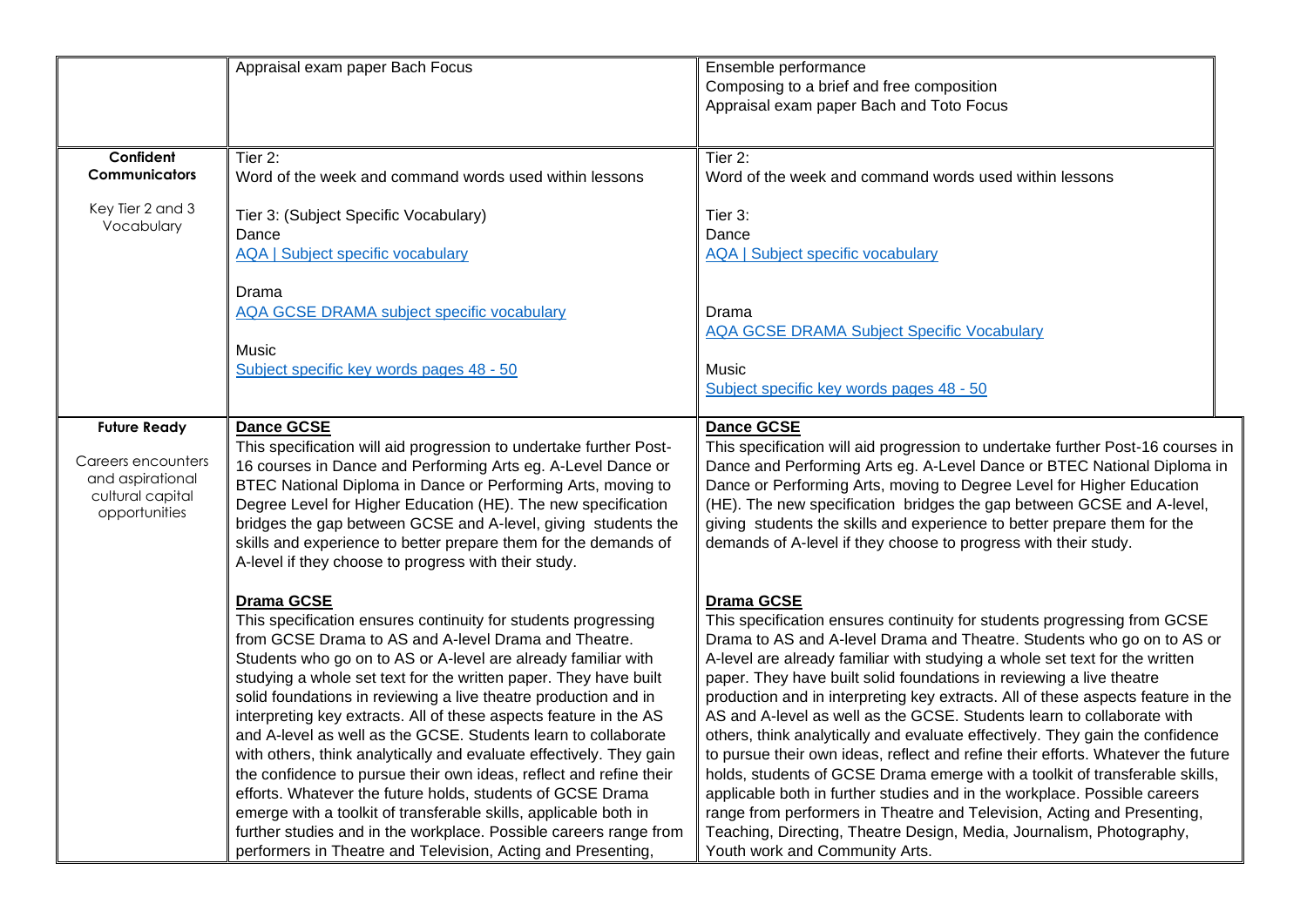|                                                                                                                 | Teaching, Directing, Theatre Design, Media, Journalism,<br>Photography, Youth work and Community Arts.<br><b>Music GCSE</b><br>The course can open doors to a range of education and<br>employment pathways. Studying these courses teach that being a<br>musician isn't the only career in music - other options include<br>being a sound technician, community musician, music therapist,<br>teacher, or private tutor, or a range of careers in the music<br>industry, in a concert hall or music venue. There is also work in<br>film, TV, theatre, radio, arts administration, or creative education. | <b>Music GCSE</b><br>The course can open doors to a range of education and employment<br>pathways. Studying these courses teach that being a musician isn't the only<br>career in music – other options include being a sound technician, community<br>musician, music therapist, teacher, or private tutor, or a range of careers in<br>the music industry, in a concert hall or music venue. There is also work in<br>film, TV, theatre, radio, arts administration, or creative education. |
|-----------------------------------------------------------------------------------------------------------------|------------------------------------------------------------------------------------------------------------------------------------------------------------------------------------------------------------------------------------------------------------------------------------------------------------------------------------------------------------------------------------------------------------------------------------------------------------------------------------------------------------------------------------------------------------------------------------------------------------|-----------------------------------------------------------------------------------------------------------------------------------------------------------------------------------------------------------------------------------------------------------------------------------------------------------------------------------------------------------------------------------------------------------------------------------------------------------------------------------------------|
| <b>Darton Mindset</b><br><b>Character Education</b><br>Respect:<br><b>Resilience:</b><br><b>Responsibility:</b> | <b>Students in Performing Arts will:</b><br>Participate for a sustained period in a project or production to<br>demonstrate commitment to team tasks and events.<br>Show an interest in volunteering and service to others<br>Lead workshops/after school classes with younger year groups                                                                                                                                                                                                                                                                                                                 | <b>Students in Performing Arts will:</b><br>Participate for a sustained period in a project or production to<br>demonstrate commitment to team tasks and events.<br>Show an interest in volunteering and service to others to break down social<br>barriers                                                                                                                                                                                                                                   |
|                                                                                                                 | Feel respected and confident to take risks<br>Create a culture to celebrate success which is not forced<br>love celebration and praise and want to be involved in<br>celebration events                                                                                                                                                                                                                                                                                                                                                                                                                    | Feel respected and confident to take risks<br>Be given the responsibility and ownership of performances<br>Allowed the opportunity to manage self and others                                                                                                                                                                                                                                                                                                                                  |
|                                                                                                                 | Show consideration and respect towards others. Will be given<br>opportunities to 'work' in the school<br>Take a sense of pride, belonging and identity in school events<br>Demonstrate good manners and courtesy when dealing with the<br>public - Job roles within productions<br>Lead workshops in Primary schools<br>Be involved in local events to enhance cultural capital to open                                                                                                                                                                                                                    | Show consideration and respect towards others. Will be given opportunities<br>to 'work' in the school<br>Take a sense of pride, belonging and identity in school events<br>Demonstrate good manners and courtesy when dealing with the public -<br>Job roles within productions<br>TO DEVELOP RESPECT the six key areas of development that contribute to<br>building a student's cultural capital are covered in Schemes of learning:<br>1) Personal Development.                            |
|                                                                                                                 | doors and give pupils confidence in wider society                                                                                                                                                                                                                                                                                                                                                                                                                                                                                                                                                          | 2) Social Development, including political and current affairs awareness.                                                                                                                                                                                                                                                                                                                                                                                                                     |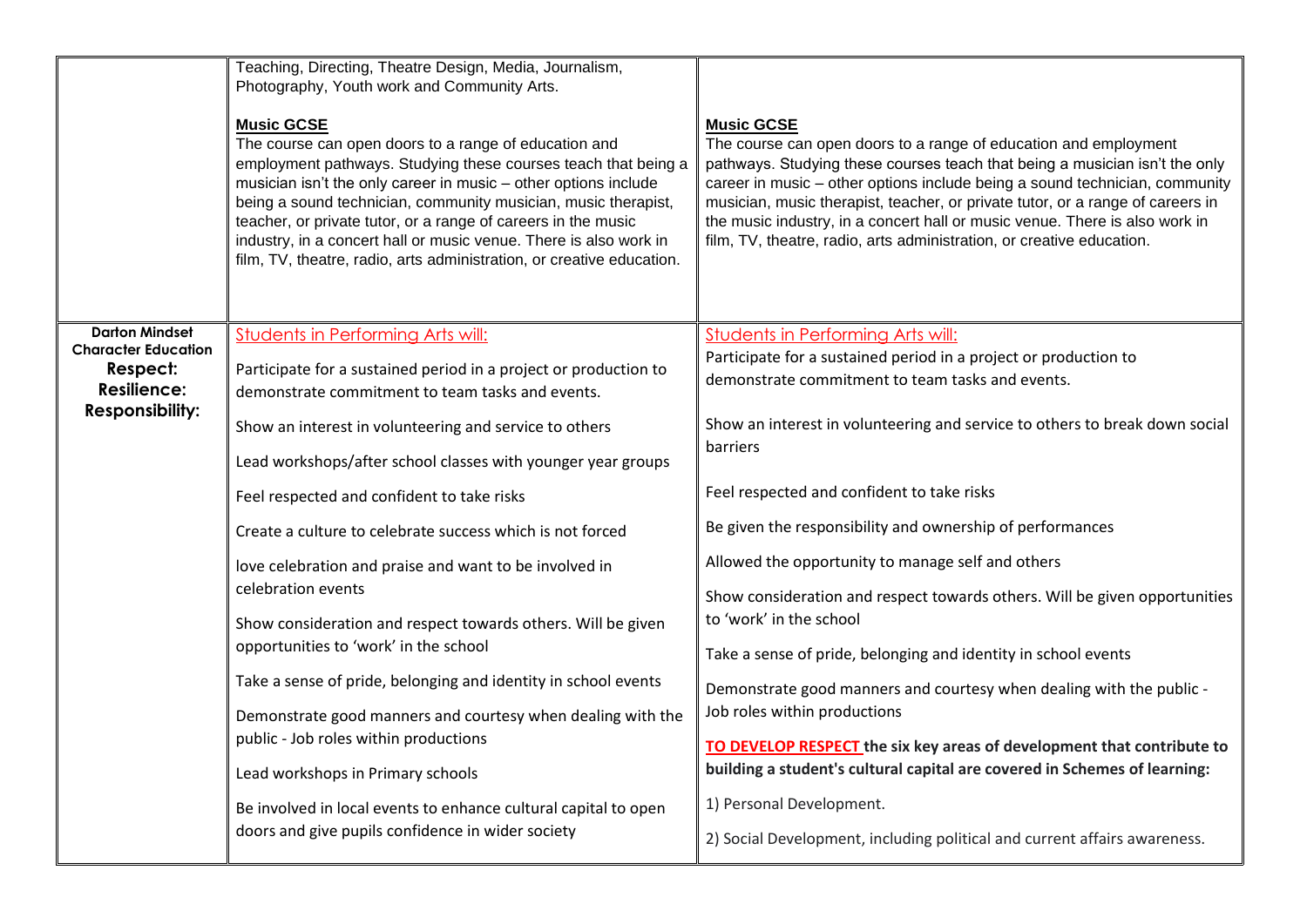| TO DEVELOP RESPECT the six key areas of development that                                                                      | 3) Physical Development.                                                                                         |
|-------------------------------------------------------------------------------------------------------------------------------|------------------------------------------------------------------------------------------------------------------|
| contribute to building a student's cultural capital are covered in<br><b>Schemes of learning:</b>                             | 4) Spiritual Development.                                                                                        |
| 1) Personal Development.                                                                                                      | 5) Moral Development.                                                                                            |
| 2) Social Development, including political and current affairs                                                                | 6) Cultural development.                                                                                         |
| awareness.                                                                                                                    | TO DEVELOP RESILIENCE, the Ron Berger's Austin's butterfly approach will                                         |
| 3) Physical Development.                                                                                                      | be used to continually improve our thinking. Work is never finished and<br>there is always room for improvement. |
| 4) Spiritual Development.                                                                                                     | We will                                                                                                          |
| 5) Moral Development.                                                                                                         | Encourage belief that Ideas can evolve and change.                                                               |
| 6) Cultural development.                                                                                                      | Create the culture of having the next step.                                                                      |
| TO DEVELOP RESILIENCE, the Ron Berger's Austin's butterfly<br>approach will be used to continually improve our thinking. Work | Respond to feedback in a positive manner.                                                                        |
| is never finished and there is always room for improvement.                                                                   | Share Rubrics and assessment criteria and ensure that students know how                                          |
| We will                                                                                                                       | to act on feedback.                                                                                              |
| Encourage belief that Ideas can evolve and change.                                                                            | Developing skills in being independent and seeking improvements for<br>themselves.                               |
| Create the culture of having the next step.                                                                                   | <b>TO DEVELOP RESPONSIBILITY</b>                                                                                 |
| Respond to feedback in a positive manner.                                                                                     | We will                                                                                                          |
| Share Rubrics and assessment criteria and ensure that students<br>know how to act on feedback.                                | Apply independent working skills and take ownership of own learning.                                             |
| Developing skills in being independent and seeking                                                                            | Feel respected and confident to take risks                                                                       |
| improvements for themselves.                                                                                                  | Ensure students are given opportunity to lead specific activities in                                             |
| <b>TO DEVELOP RESPONSIBILITY</b>                                                                                              | lessons like Warm-ups & mini-plenaries                                                                           |
| We will                                                                                                                       | Introduce subject Ambassadors (SAS!) (with badges) who are                                                       |
| Apply independent working skills and take ownership of own learning.                                                          | responsible for representing subjects on open evenings, whole school<br>events, leading enrichment etc           |
| Feel respected and confident to take risks                                                                                    | Give responsibility for bringing in stimuli for starting points.                                                 |